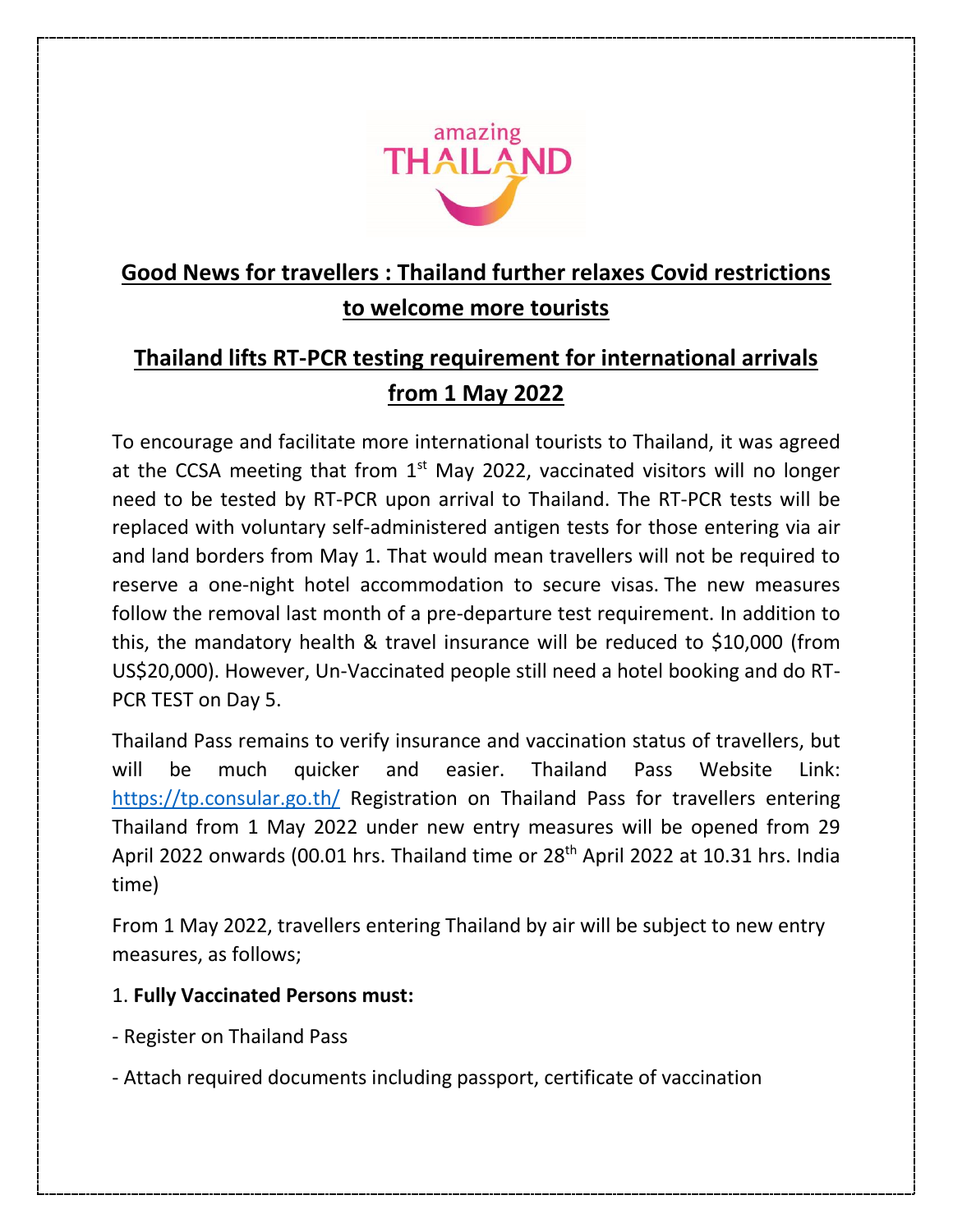- Attach proof of insurance with at least 10,000 USD coverage for medical treatments in Thailand (for non-Thais only)

(COVID-19 test, both prior to and after arriving in Thailand, is no longer required)

## 2. **Unvaccinated Persons**

(**Option 1** - Exemption from quarantine) Travelers with a negative RT-PCR test result issued within 72 hours before traveling must:

- Register on Thailand Pass

- Attach required documents including passport, and COVID-19 RT-PCR test result issued within 72 hours before traveling (must attach on Thailand Pass only)

- Attach proof of insurance with at least 10,000 USD coverage for medical treatments in Thailand (for non-Thais only)

(Any COVID-19 test after arriving in Thailand is not required)

PLEASE NOTE Travelers who have been approved to enter Thailand under AQ scheme but wish to enter Thailand under exemption from quarantine must reapply on Thailand Pass.

(**Option 2** - Quarantine) Travelers who cannot undergo an RT-PCR test result within 72 hours before traveling or wish to be quarantined must:

- Register on Thailand Pass

- Attach required documents including passport, Alternative Quarantine (AQ) hotel confirmation for 5 days (including 1 RT-PCR test)

- Attach proof of insurance with at least 10,000 USD coverage for medical treatments in Thailand (for non-Thais only)

- Undergo an RT-PCR test on Day 4 - 5 in Thailand during the mandatory 5-day quarantine at AQ hotel

For those under 18 years of age can travel with fully vaccinated parents without vaccination certificate

Those between the ages of 12 - 17 years, if travel without parents will need to be vaccinated with at least 1 dose.